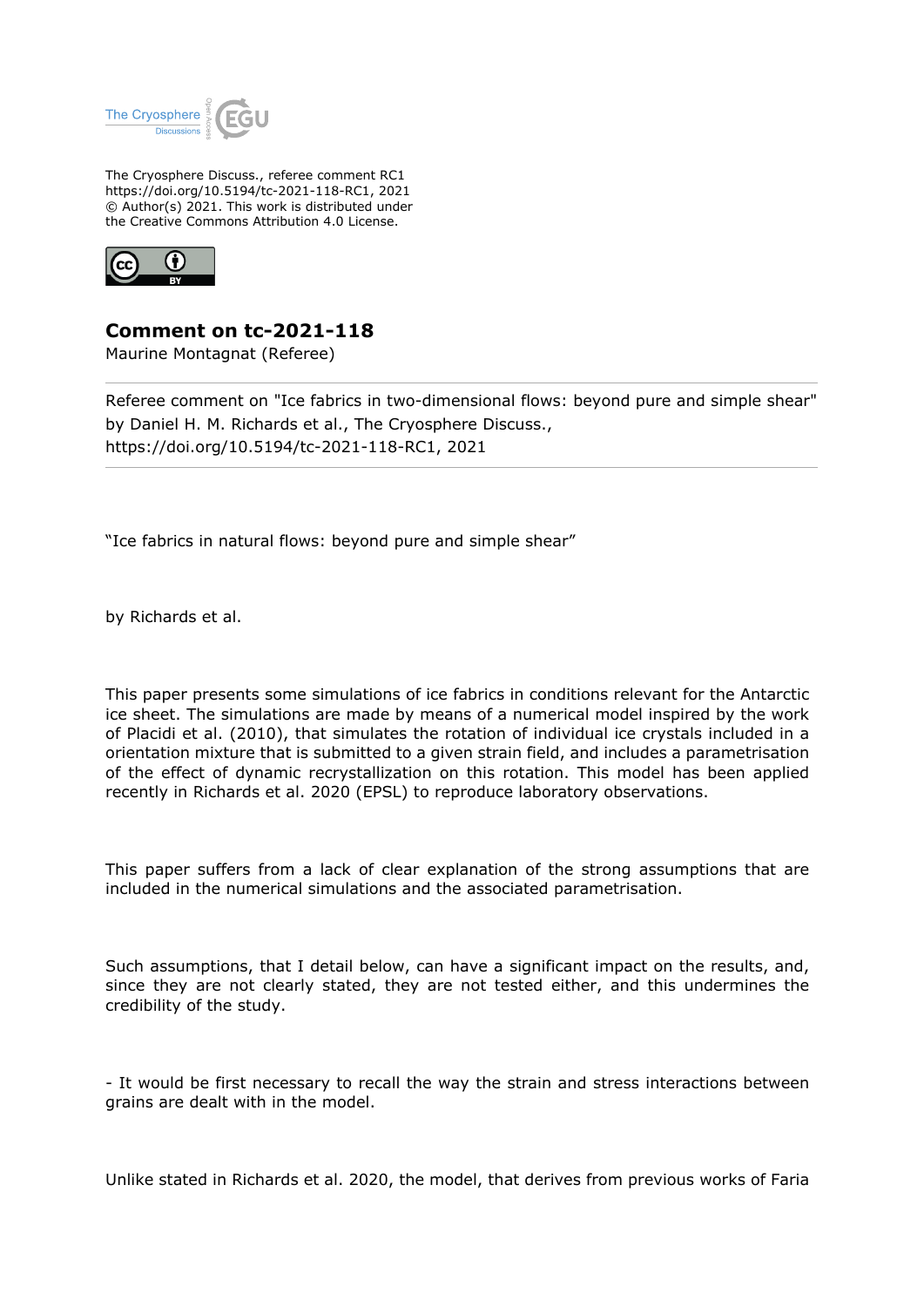et al. (2006-I,II,III), assumes an homogeneous strain rate, meaning that each crystal is submitted to the same strain rate. This hypothesis, apparently not clearly stated in any of those works, has been shown by Gagliardini (2008) in its response to Faria et al. (2006) to correspond to a Taylor-type of approximation, meaning uniform strain.

Such an approximation can be clearly recognised as such, and then it is possible to evaluate its impact on the simulation of the mechanical response of the polycrystal, as done by Castelnau et al. (1996). In particular, Castelnau et al. 1996 showed that this approximation was not satisfactory for a highly anisotropic material such as ice since it requires the activation of non-basal slip systems at a non realistic level. By doing so, it strongly reduces the level of strain heterogeneities between crystals, the latter being the main driving force for dynamic recrystallisation. We can expect this approximation to impact the modelling of this mechanism.

Since Castelnau et al. work, it appeared clear that in situation where the full stress and strain field heterogeneities can not be taken into account, an homogeneous stress approximation is more adapted to simulating the mechanical response of ice (see maybe, for instance, the work of Pettit and co-authors).

In Richards et al. 2020, it is mentioned that the fact that the model considers a large number of grains for each orientation specie, reduces (or annihilates) the dependency on the grain orientation on the mechanical state and response (strain and stress). Gagliardini (2008) showed, based on Lebensohn et al. 2004 work, that this is not true and that only the dependency on the neighbourhood is reduced by considering many grains for each orientation.

- The way the dynamic recrystallization is simulated is also based on important assumptions, not always in agreement with laboratory or field observations. It would be necessary to explicitly mention these approximations, and justify their use.

First, in the main part of ice sheets, where temperature and strain rates are low, the main recrystallization mechanisms is continuous (or rotation) recrystallization, characterized by a low driving force for grain boundary migration (see for instance De la Chapelle et al. 1998). In such a regime, the fabric is supposed to evolve only slightly owing to recrystallization, and to remain mainly dominated by deformation (see also Montagnat et al. 2012, for the Talos Dome core).

It would therefore be important to evaluate, in some appropriate locations, the relative influence of the simulated rotation recrystallization versus migration recrystallization in the obtained fabrics. If migration recrystallization, the way it is simulated here, has too much weight on the resulting fabric in location where rotation recrystallization is expected to dominate, the model can be questioned.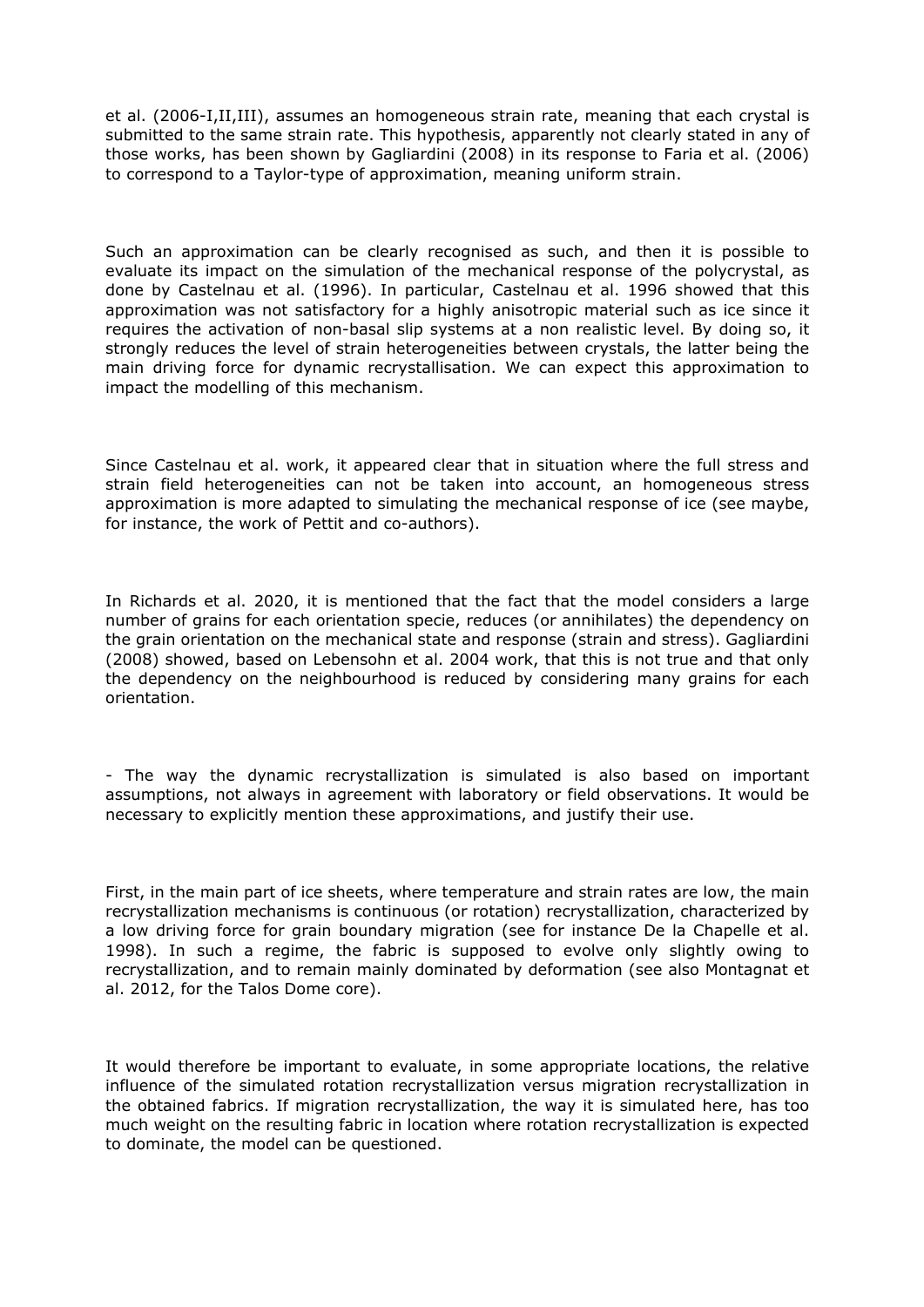In areas where migration recrystallization dominates (high temperature / high strain rate), the grain boundary migration kinematic dominates the softening process, so that the fabric and microstructure end up resulting from the stress state, and loose track of the deformation history (see what happens at the bottom of the GRIP, NEEM, Dome C ice cores for instance, or also in high shear conditions, Hudleston 1977 for instance, or even Hudleston 2015, see also Alley 1992). Can we expect, in such conditions, an evolution of fabric with strain?

- Second, concerning the physical mechanisms. Migration recrystallisation is supposed, in the presented model, to be governed by a "deformability" related to the total deformation accumulated in the grain. Dynamic recrystallization mechanisms (nucleation and GBM) are related to the local accumulated dislocations in the form of geometrically necessary dislocations (responsible for local misorientations), and GNDs are not correlated with the total amount of strain experienced by the grains. It has been recently shown by Harte et al. 2020 for Ni-based alloy by coupled EBSD observations and Digital Image Correlation strain measurements (stored energy is different from cumulated strain).

In various experiments performed on ice, or full-field modeling, it was shown that there is no relationship between the amount of deformation (measured by Digital Image Correlation for instance) and the Schmid factor of a grain. There is therefore no "hard grains", or "soft grains", since the local behavior is much more controled by the grain interactions and the resulting stress redistribution. The uniform strain assumption neglects this aspect too.

My point of view concerning these approximations made relatively to dynamic recrystallization is that they can be useful and justified in the simplified numerical modeling approach used in this work. Nevertheless, it has to be clearly mentioned that they ARE approximations, and their effects should be tested.

- The way the boundary conditions are selected is very unclear to me. Considering that fabric is being formed during deformation in depth of the ice sheet, how can a surface velocity map be representative of the in-depth flow conditions? Can the authors be clearer about that?

The 2D approximation is also strong. It was shown by the Elmer-Ice community to be OK in the case of specific types of flow, like divides (where there is little divergence or convergence). Can it holds for more complex situations such as fast ice streams? What effect could it produce on the fabric evolution? This should be justified and tested.

- What "highly-rotational" conditions represent "in reality"? Does that correspond to area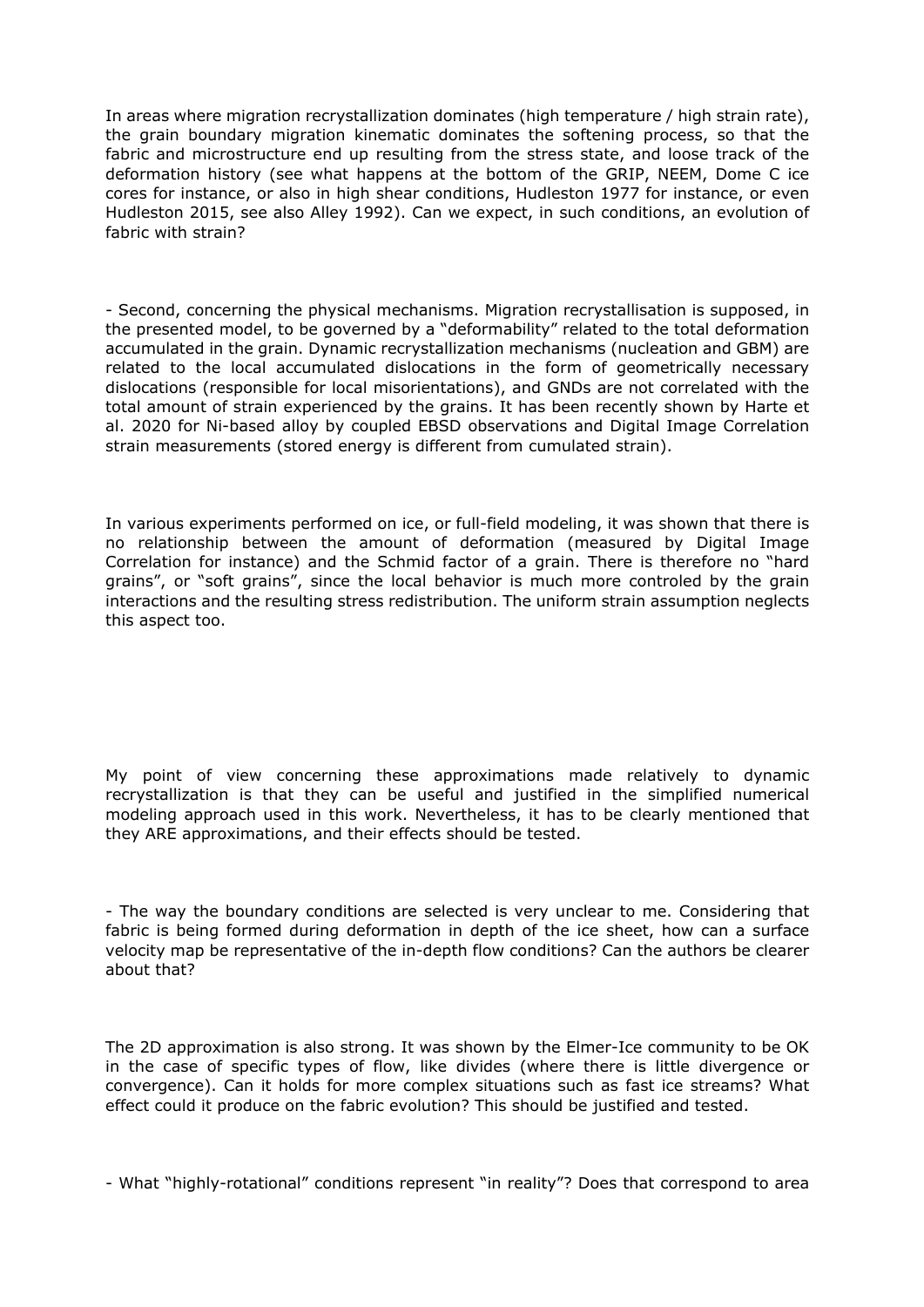where a block of ice rotates freely on itself? Can that happen in the depth of ice sheets? If yes, where?

- About the capacity of the model to predict steady-state fabrics. Steady-state fabrics depend strongly on the mechanical state the ice is experiencing, and the flow history. I therefore don't understand how could the model be realistically predictive considering the strong assumptions made (1) on the mechanical state (Taylor-type of approximation) and (2) on the recrystallization mechanisms.

In order to test the predictability of the model, it would be necessary to test how robust it is to variations in the parameters, and to the 2D approximation, and to the use of surface velocity vorticity. Such a robustness test was already missing in Richards et al. 2020.

Specific comments:

- Abstract: "a definitive classification of all fabric patterns". This sentence lacks humility... in particular owing to the lack of clarity of the text regarding the assumptions made (see my comments above), and their effects on the obtained simulation results. On top of that, the 2D simulations highly limits the ability to provide this full classification, and also the fact that strain states were deduced from surface observations, very likely not relevant for flow in the depth of the ice sheet.

"Highly-rotational fabrics... produce a weak fabric". Can we expect a fabric to produce a fabric? Not clear to me.

- Part 2.1: The presentation of the processes made in this part is simplistic regarding the many other observations and analyses that exist in the literature (see my comments above). It is OK if it is clearly presented as assumptions made to simplify the processes and better introduce them into the modeling approach. It is a very classical approach to simplify the physics in order to be able to take it into account in a modeling approach. But it needs therefore to be clearly stated, justified, and tested when the results are presented.

What is the "real situation" responsible for some "rigid-body rotation"?

<sup>-</sup> Part 2.2: Various studies were done in the past that include torsion and compression, or shear and compression, and therefore that consider a more complex scheme that pure or simple shear. None of them are mentioned in part 2. I can suggest Budd et al. (2013), Duval 1981 for instance, but others are mentioned in Hudleston 2015.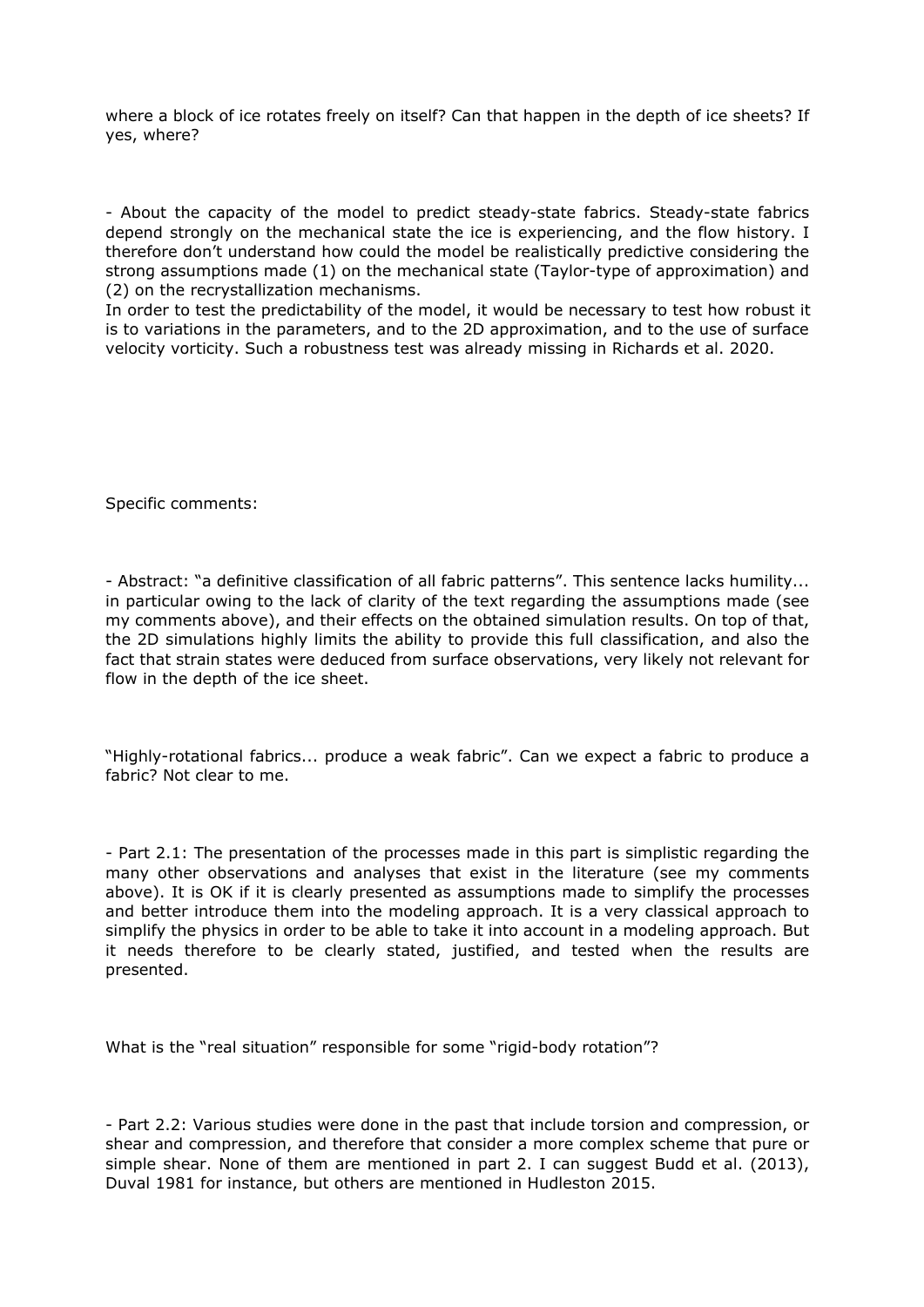At domes, in fact close to domes since deep ice cores are never exactly at the dome location, if girdle is observed it is that not only compression occurs, but also lateral extension. This can signify that the core was cored slightly on the flank, or that dome has moved with time (see for instance NEEM, Vostok, EDML, NorthGRIP). For nearly every deep ice core drilled close to a dome, a shear component was observed close to the bedrock, that participated to strengthen the single-max fabric (see for instance Talos Dome).

Can we consider ice deep in the ice sheet to be fully unconfined?

Please cite Gusmeroli et al. 2012 for sonic measurements of fabrics.

- Part 2.2.2: How do you extrapolate surface velocity measurements to get access to indepth flow history? What are the limitations? Where can it be used, and where it can't, and why?

- Part 3: See my comment above, please provide here the main assumptions that are made in this model, from a mechanical point of view (how are the mechanical strain and stress field distributed in the microstructure, what is the flow law considered, how are the interactions taken into account, what are the boundary conditions, etc...), and from a physical point of view (what are the assumptions made to formulate the recrystallisation mechanisms, and why).

Some assumptions made, like the parametrisation with the deformability for instance, or the one for the temperature effect, are very strong and very likely control the results. It would be clearer to emphasise them and test their relative impact.

As it is presented, it appears to me as if the model was a parametrisation of the rotation of crystals, under homogeneous imposed strain, and not a mechanical modeling (such as Elmer-Ice or VPSC) able to provide interactions between the stress and strain field and the fabric evolution (see Martin et al. 2009 for instance).

- Part 4: the limitations associated with the 2D formulation are not mentioned. Can it be applied in every stress and strain configurations considered? See my comment above.

- Part 4.3 and discussion: to my point of view, in order to test the robustness of the results presented, the authors should provide results within which the parametrisation is modified, and the effect of the assumptions made tested. In particular, the steady-state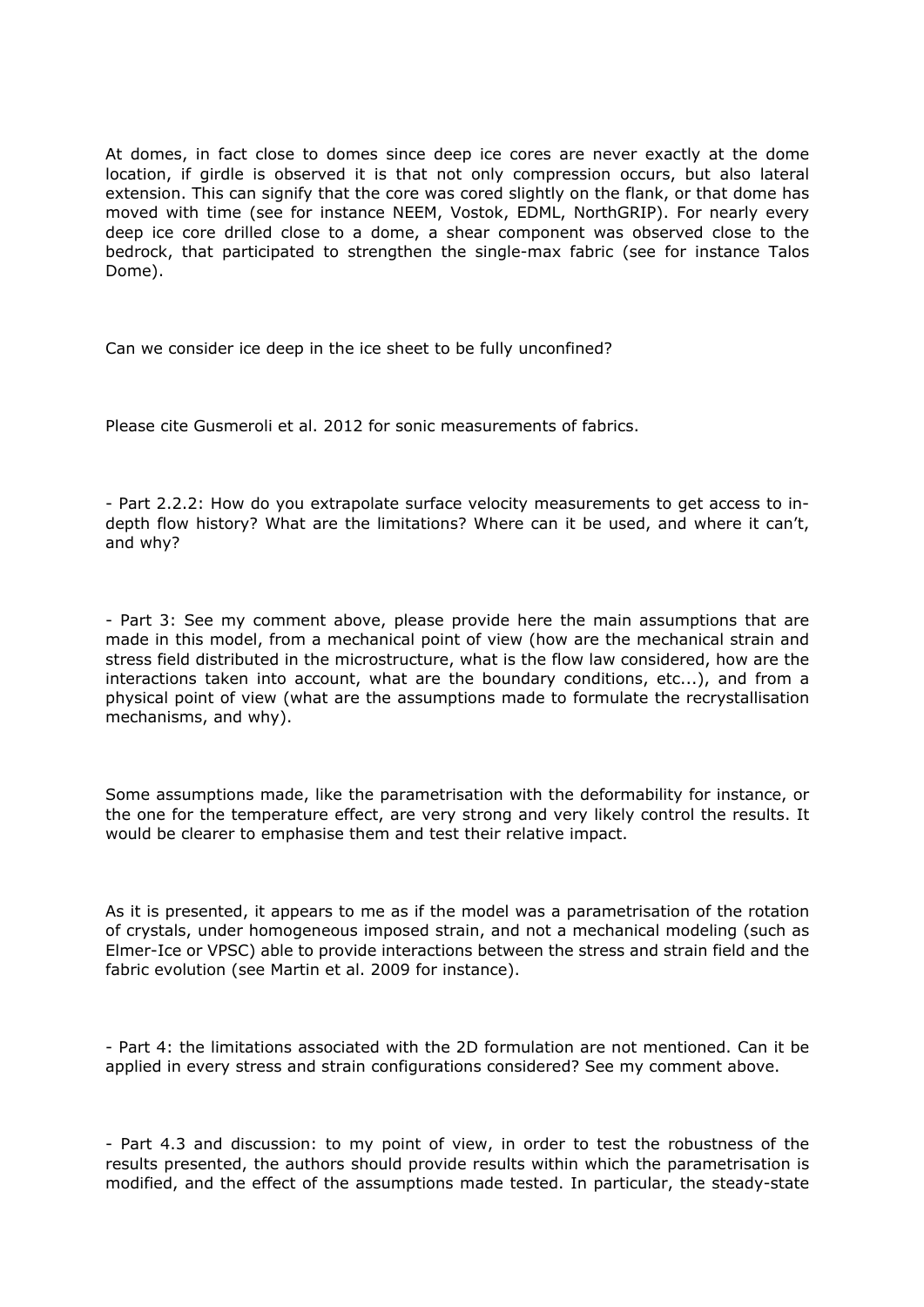obtained is highly dependent on the way the recrystallisation is modeled, on the parameters that control the effect of temperature. By changing them slightly, are the steady-state still reached in the same conditions?

- Part 5.2: I don't think that the model can be, as it is, predictive in terms of relation between finite strains and steady-state fabric owing to the fact that it neglects the complexity of the deformation history along flow lines, that it considers a homogeneous state of strain. Taylor-type of approximation, by neglecting the strong anisotropy of ice, very likely underestimate the fabric development rate (see Castelnau et al. 1996). It therefore seems to me hardly transferable to ice core interpretation.

Instead of citing Faria et al. 2014, please refer to some of the original work that deserve the credit, since Faria et al. 2014 is a review.

- Part 5.4:

Before Minchew et al 2018, you could refer to Russell-Head and Budd, 1979, Alley 1988, Van der Veen and Whillans 1990, etc...

By the way, the work of Minchew et al. 2018 seems to contradict the hypothesis of an evolutive effect of migration recrystallization, and go in favor of the fact that the fabric, in conditions where this recrystallization regime is dominant, is dominated by the state of stress (also mentioned by Alley 1992). Indeed, it shows that in shear zones, the fabric is very rapidly steady.

- O. Castelnau, P. Duval, R. A. Lebensohn, and G. Canova. Viscoplastic modeling of texture development in polycrystalline ice with a self-consistent approach : Comparison with bound estimates. J. Geophys. Res., 101(6):13,851–13,868, 1996.

- P. Duval. Creep and fabrics of polycrystalline ice under shear and compression. 27(95):129–140, 1981.

- S. H. Faria. Creep and recrystallization of large polycrystalline masses. I. General continuum theory. Royal Society of London Proceedings Series A, 462(2069):1493–1514, 2006.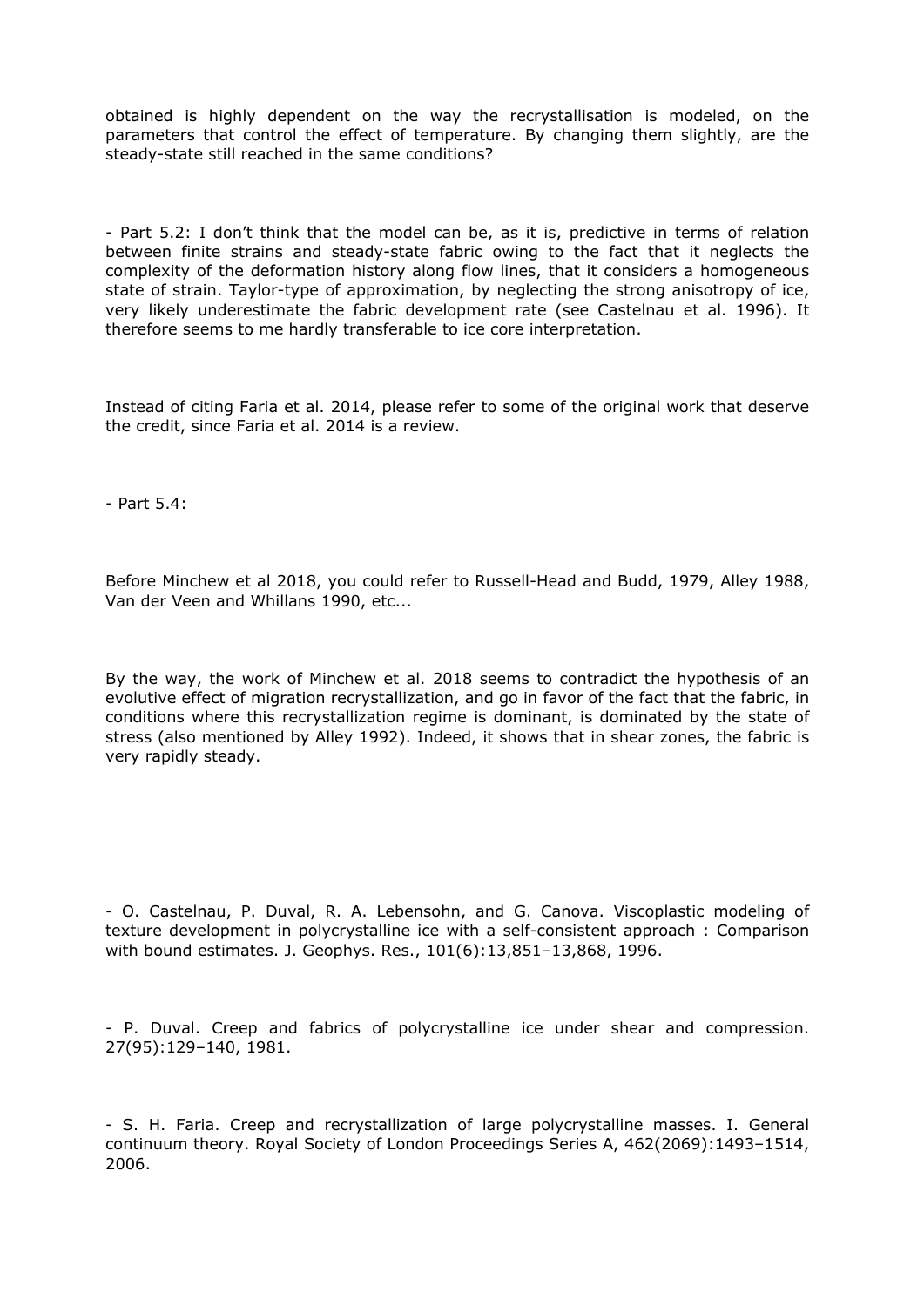- S. H. Faria, G. M. Kremer, and K. Hutter. Creep and recrystallization of large polycrystalline masses. II. Constitutive theory for crystalline media with transversely isotropic grains. Royal Society of London Proceedings Series A, 462(2070):1699–1720, 2006.

- S. H. Faria. Creep and recrystallization of large polycrystalline masses. III: Continuum theory of ice sheets. Royal Society of London Proceedings Series A, 462:2797–2816, 2006.

- O. Gagliardini. Comment on the papers 'creep and recrystallization of large polycrystalline masses' by faria and co-authors. Proceedings of the Royal Society A: Mathematical, Physical and Engineering Sci- ences, 464(2090):289–291, 2021/05/11 2008.

- A. Gusmeroli, E. C. Pettit, J. H. Kennedy, and C. Ritz. The crystal fabric of ice from fullwaveform borehole sonic logging. Journal of Geophysical Research: Earth Surface, 117(F3), 2021/05/12 2012.

- A. Harte, M. Atkinson, M. Preuss, and J. Quinta da Fonseca. A statistical study of the relationship between plastic strain and lattice misorientation on the surface of a deformed Ni-based superalloy. Acta Materialia, 195:555–570, 2020.

- P. J. Hudleston. Progressive development of fabrics across zones of shear in glacial ice. In S. K. Saxena and S. Bhattacharji, editors, Energetics of Geological Processes, pages 121–150. Springer-Verlag, New York, 1977.

- P. J. Hudleston. Structures and fabrics in glacial ice: A review. Journal of Structural Geology, 81:1–27, 12 2015.

- Lebensohn, R., Liu, Y., and Casta˜neda, P. (2004). Macroscopic properties and field fluctuations in model power-law polycrystals: full-field solutions versus self-consistent estimates. Proc. R. Soc. Lond. A, 460:1381–1405.

- C. Martin, G. H. Gudmundsson, H. D. Pritchard, and O. Gagliardini. On the effects of anisotropic rheol- ogy on ice flow, internal structure, and the age-depth relationship at ice divides. Journal of Geophysical Research: Earth Surface, 114(F4), 2020/10/20 2009.

- E. C. Pettit, T. Thorsteinsson, P. Jacobson, and E. D. Waddington. The role of crystal